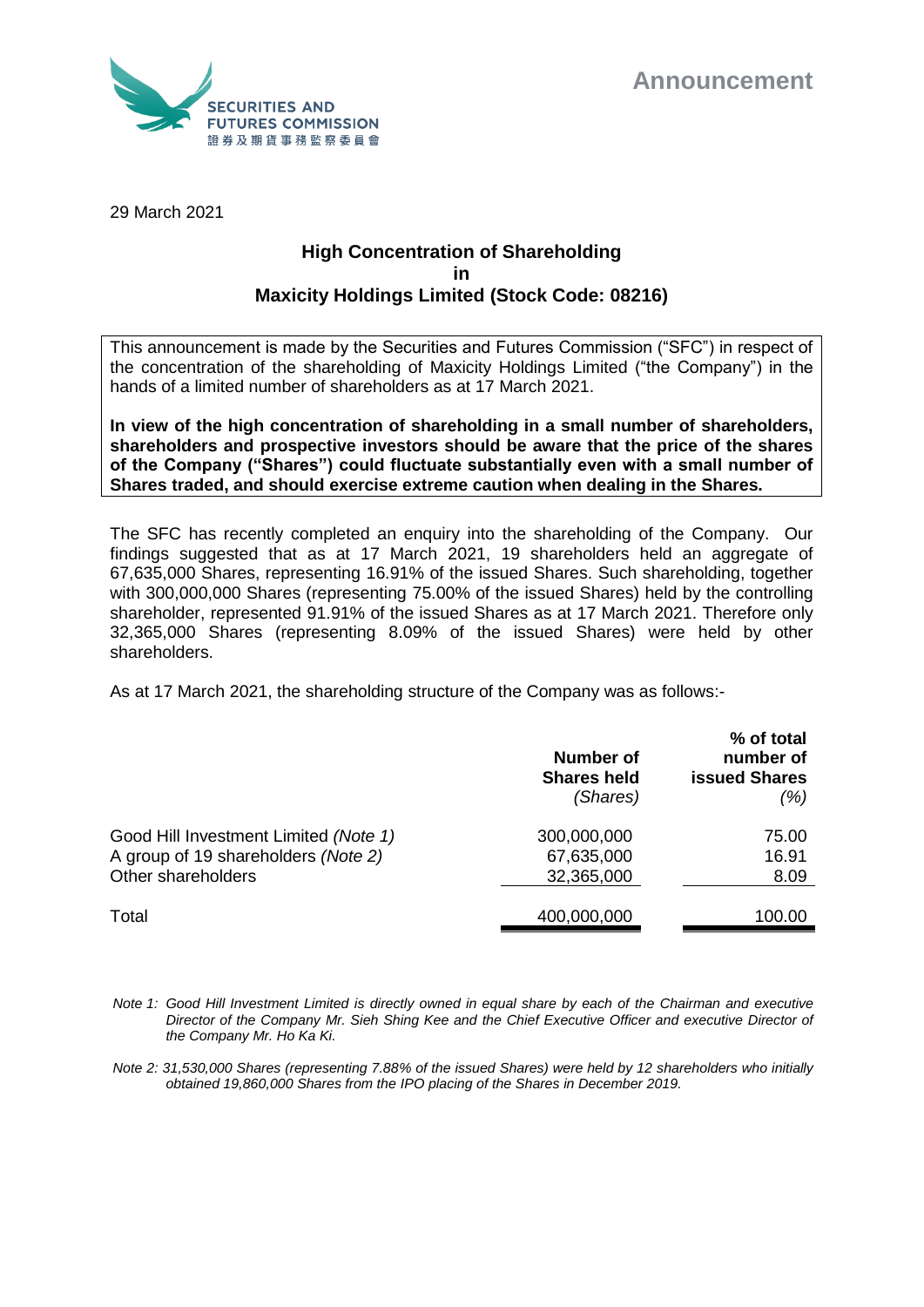

The Company was listed on the GEM Board of the Stock Exchange of Hong Kong Limited ("Stock Exchange") on 13 December 2019 by way of placing and public offer of a total of 100,000,000 Shares (representing 25% of the issued Shares) at HK\$0.60 per Share ("IPO Price"). At the time of listing, the top 19 shareholders, together with the controlling shareholder, held an aggregate 82.58% of the issued Shares.

The closing price of the Shares decreased 60.2% from the IPO Price of HK\$0.60 to HK\$0.239 on 19 March 2020. From 20 March 2020 to 30 October 2020, the closing price of the Shares ranged between HK\$0.245 and HK\$0.345.

Subsequently, the closing price of the Shares increased 400% from HK\$0.26 on 30 October 2020 to HK\$1.30 on 25 February 2021. From 26 February 2021 to 17 March 2021, the closing price of the Shares ranged between HK\$1.30 and HK\$1.33.

During the period from 30 October 2020 to 17 March 2021, the Company made the following announcements, amongst others:-

- On 30 October 2020, the Company issued a profit alert that it expected to record more than 30% increase in both revenue and adjusted profit and total comprehensive income attributable to equity holders of the Company (excluding the one-off listing expenses and the financial support from the Anti-epidemic Fund, "Adjusted Profit") for the nine months ended 30 September 2020, as compared to those for the corresponding period in 2019.
- On 4 November 2020, the Company announced its third quarterly results which recorded an increase of 37.6% and 34.8% in revenue and Adjusted Profit, respectively, for the nine months ended 30 September 2020, as compared to those for the corresponding period in 2019.
- On 18 February 2021, the Company issued a profit alert that it expected to record more than 40% increase in revenue and more than 50% increase in Adjusted Profit for the year ended 31 December 2020, as compared to those for the year ended 31 December 2019.
- On 26 February 2021, the Company announced that it had appointed professional parties to evaluate the possibility of transferring the listing of its Shares from GEM to Main Board of the Stock Exchange ("Transfer of Listing"). On the same day, the Company also announced its annual results which recorded an increase of 50.1% and 54.3% in revenue and Adjusted Profit, respectively, for the year ended 31 December 2020, as compared to those for the year ended 31 December 2019.
- On 10 March 2021, the Company announced that it had submitted a formal application to the Stock Exchange in respect of the proposed Transfer of Listing.

As at 26 March 2021, the price of the Shares closed at HK\$1.33, which was 411.5% higher than its closing price of HK\$0.26 on 30 October 2020 or 121.7% higher than the IPO Price of HK\$0.60.